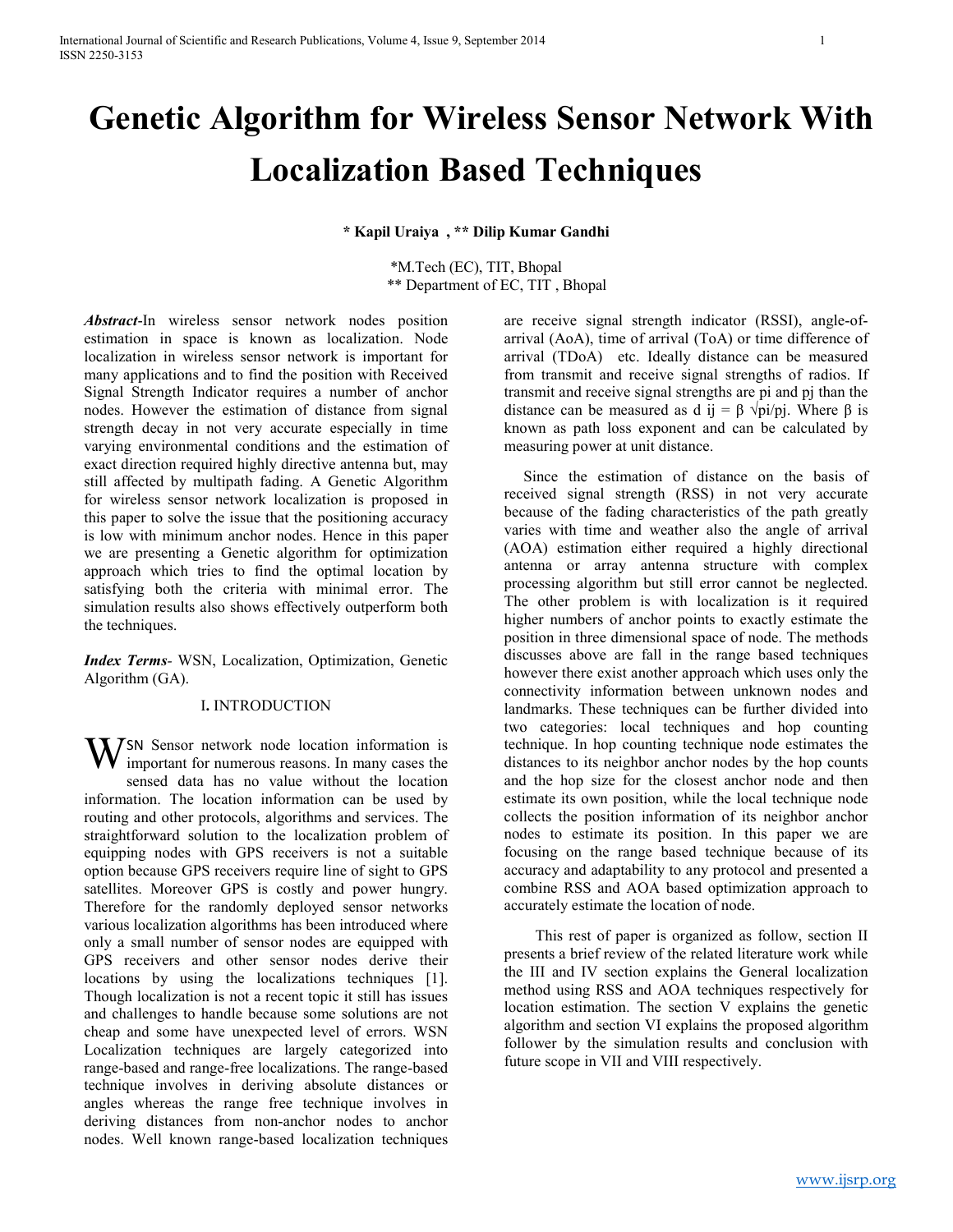## II. RELATED WORK

A survey on different localization techniques available is presented by Guangjie Han et al [2], they also reclassify the localization algorithms on the mobility state of landmarks and unknown nodes point of view with a detailed analysis. Distributed Angle Estimation based approach is presented in [3]. In the literature two antenna anchor are used to transmit linear chirp waves simultaneously, and the angle of departure (AOD) of the emitted waves at each receiving node is estimated via frequency measurement of the local received signal strength indication (RSSI) signal. Estimation method is also improved with the adaption of multiple parallel arrays to provide the space diversity. The other advantage of the technique is relying only on radio transceivers and synchronization is needed. Zero-configuration indoor localization to estimate a relationships between RSSI samples and the distance between nodes is presented in [4]. A localization approach specifically for the mine environments proposed in [5].

## **A. OVERVIEW OF LOCALIZATION ALGORITHMS**

The various positioning algorithms that are reported in the literature can be categorized as follows:

• **Centralized schemes** [6] in which every node sends its neighborhood table to a base station. This may cause congestion in a large-scale network.

• **Multi-hop progress schemes** [7] in which horizontal data flow is required. This is not feasible because of the first constraint. Also, most of these algorithms are not scalable.

• **Recursive Localization Algorithms** [8] require that all nodes can function as anchors and send their own beacons after estimating their position. In EMMON the architecture anchors are predetermined and are the only nodes that can broadcast beacon signals (constraint A), therefore the implementation of this scheme is not feasible.

• **Range-based algorithms** include distance estimation between communicating nodes by taking advantage of some characteristic of the signals exchanged such as Time of Arrival (TOA), Time Difference of Arrival (TDoA), Angle of Arrival (AoA), Received Signal Strength Indicator (RSSI) or Link Quality Indicator(LQI),Generally they require the use of extra hardware such as ultrasound hardware, sophisticated synchronization mechanisms or special antenna equipment [9].

# III. LOCALIZATION BASED ALGORITHMS

## **A. General Localization Method Using Received Signal Strength**

By definition, the received signal strength is the voltage or power measured at the receiver end using signal strength indicator (RSSI) circuit. Many algorithms take advantage of the power level at the receivers to infer their distance from the sender. In a wireless sensor network, where nodes apply this mechanism to self-localize, anchors include their power level in the transmitted packet and receivers subtract it from the received power. This approach is very attractive in terms of device complexity and cost, but the achieved accuracy is its major drawback; accuracy decreases when the distance increases.

Following derivation are used for finding distance from signal strength:

Let the transmission power of anchor node =  $P_{tx}$ 

The strength estimated at receiver node =  $P_{rx}$ Assuming that path − loss model is known

The path – loss coefficient =  $\alpha$ 

Then the following equation can be used for estimation of distance between anchor node and the receiver nodes:

$$
P_{rx}=c*\frac{P_{tx}}{d^{\alpha}}
$$

$$
d = \sqrt[\alpha]{c * \frac{P_{tx}}{P_{rx}} \dots \dots \dots \dots \dots (1)}
$$

Where

 $c = constant$  dependent on the path  $-$  loss.

 $\alpha$ 

 $= 2$ , since received power is inversaly proportonal to distance.

 $2 < \alpha < 4$ 

 $=$  for the multipath fading channel and

spreadi spectrum transmistion technique

Ones the node estimates the distance from different anchor nodes it utilizes the following algorithm to estimate its location

Let the total number of anchor nodes  $= n$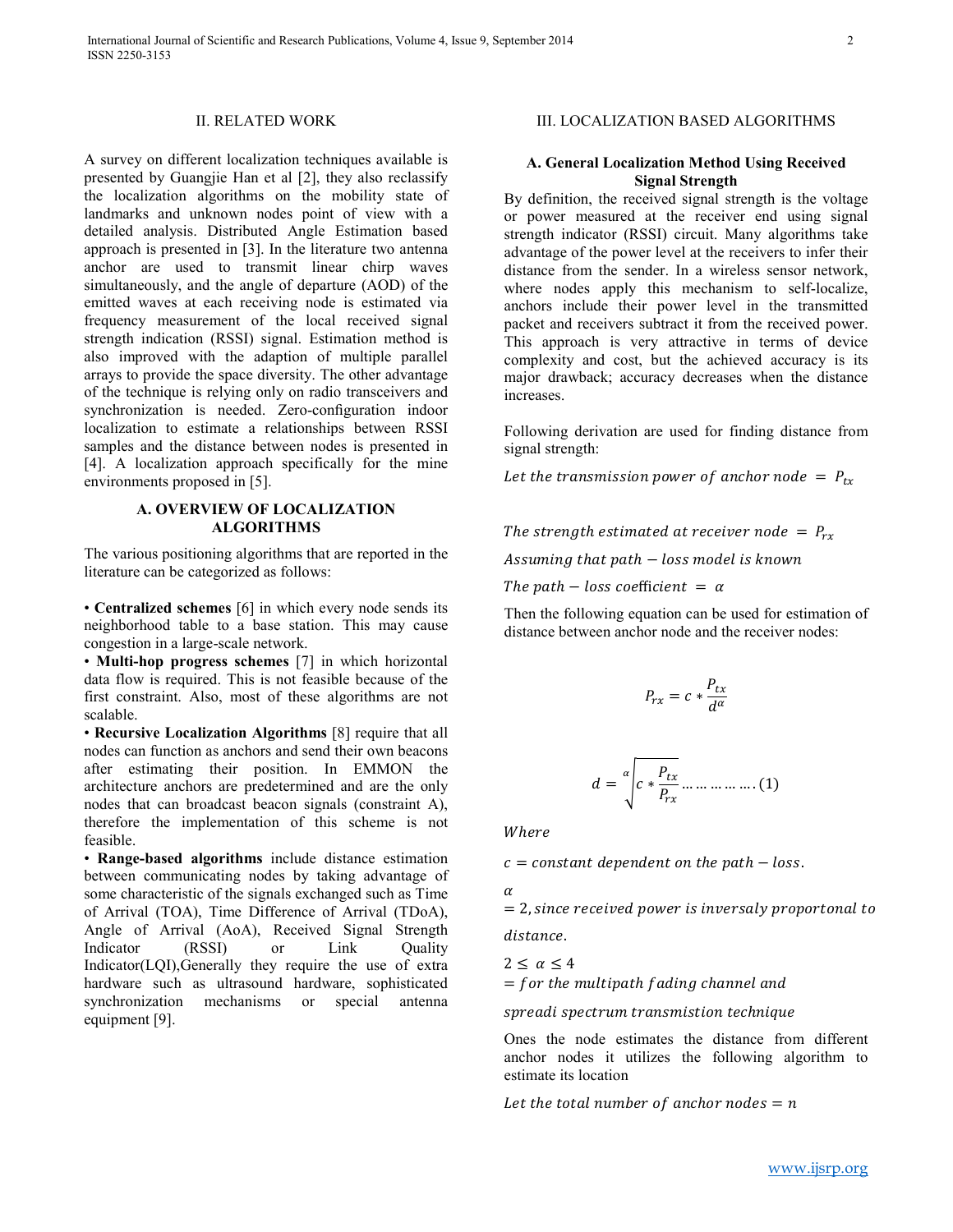let the coordinates of the node to be estimated  $= (x_u, y_u, z_u)$ 

Estimated distances from each anchor node using RSS  $= d_{i,est}$ ,  $i \in n$ 

Writing the equalities

$$
\sqrt{(x_i - x_u)^2 + (y_i - y_u)^2 + (z_i - z_u)^2} = d_{i,est}
$$
  
for each  $i \in n$ 

$$
obj_{fun} = \sum_{i=1}^{n} \left| \sqrt{(x_i - x_u)^2 + (y_i - y_u)^2 + (z_i - z_u)^2} - d_{i,est} \right|
$$

 $\dots \dots \dots \dots (2)$ 

. . … … … … (3)

Hence the location of node can be estimated by searching the values of  $(x_u, y_u, z_u)$  which satisfies the equation (2) or minimizing the value of objective function (equation (3)).

# **B. General Localization Method Using Angle-Of-Arrival**

Range-based system refers to the Angle of Arrival of a signal to a receiver. This method usually provides corresponding information to ToA and RSS by signifying the direction of adjacent sensors. There are two ways to obtain AoA measurements and both require multiple antenna rudiments: the first one is to use a sensor array and array signal processing techniques and the second one is to use the RSS ratio between two directional antennas located on the sensor. AOA (Angle-of-Arrival) measures local angle information to neighboring nodes, which can either be used as corresponding to other distance measurements (such as RSSI) , or be used to compute the locations of nodes with the help of connectivity information, which can be achieved in any WSNs.

At the moment two different techniques are used for the estimation of AOA.

AT first technique receiver utilizes the array antenna parameter and the received signal from each elements of the array is then processed to estimate the AOA utilizing the array antenna properties.

The second technique for measuring the source signal's AOA, utilizes the rotating, directional antennas, and the angle is estimated by observing the peaks. The rotational

angle between two peaks represents the relative angle between for the receiver's point of view.

The relation between relative angles and the coordinates is given as follows

$$
\theta = 2 * \operatorname{atan}\left(\frac{norm(v_u * norm(v_i) - norm(v_u) * v_i)}{norm(v_u * norm(v_i) + norm(v_u) * v_i)}\right)
$$
  
................. (4)

Now ones the angle is estimated from all anchor points the location vector can be calculated by minimizing the equation (5)

 = 2 ∗ atan ( ∗ () − () ∗ ) ( ∗ () + () ∗ ) − , … … … … … … … … … … … … … … . … … … … … . (6)

where 
$$
\theta_{i,est}
$$
  
\n= estimated angles with the  $i^{th}$  anchor node

#### IV. GENETIC ALGORITHM

Genetic algorithms (GA) are search algorithms based on the mechanics of natural selection and natural genetics, which maintains a invariable size population P of candidate solutions. During each iteration step (generation) three genetic operators (reproduction, crossover, and mutation) are performing to generate new populations (offspring), and the chromosomes of the new populations are evaluated via the value of the fitness which is related to cost function. Based on these genetic operators and the evaluations, the better new populations of candidate solution are formed. With the above description, a simple genetic algorithm is given as follow [14]:

The algorithm flowchart is shown as figure 1 and implementation steps are as follows:

Step 1 Initialize the network, nodes obtain the information of their neighbor nodes.

Step 2. Create arbitrarily a population of binary string.

Step 3. Use arithmetic crossover in formula as crossover operator.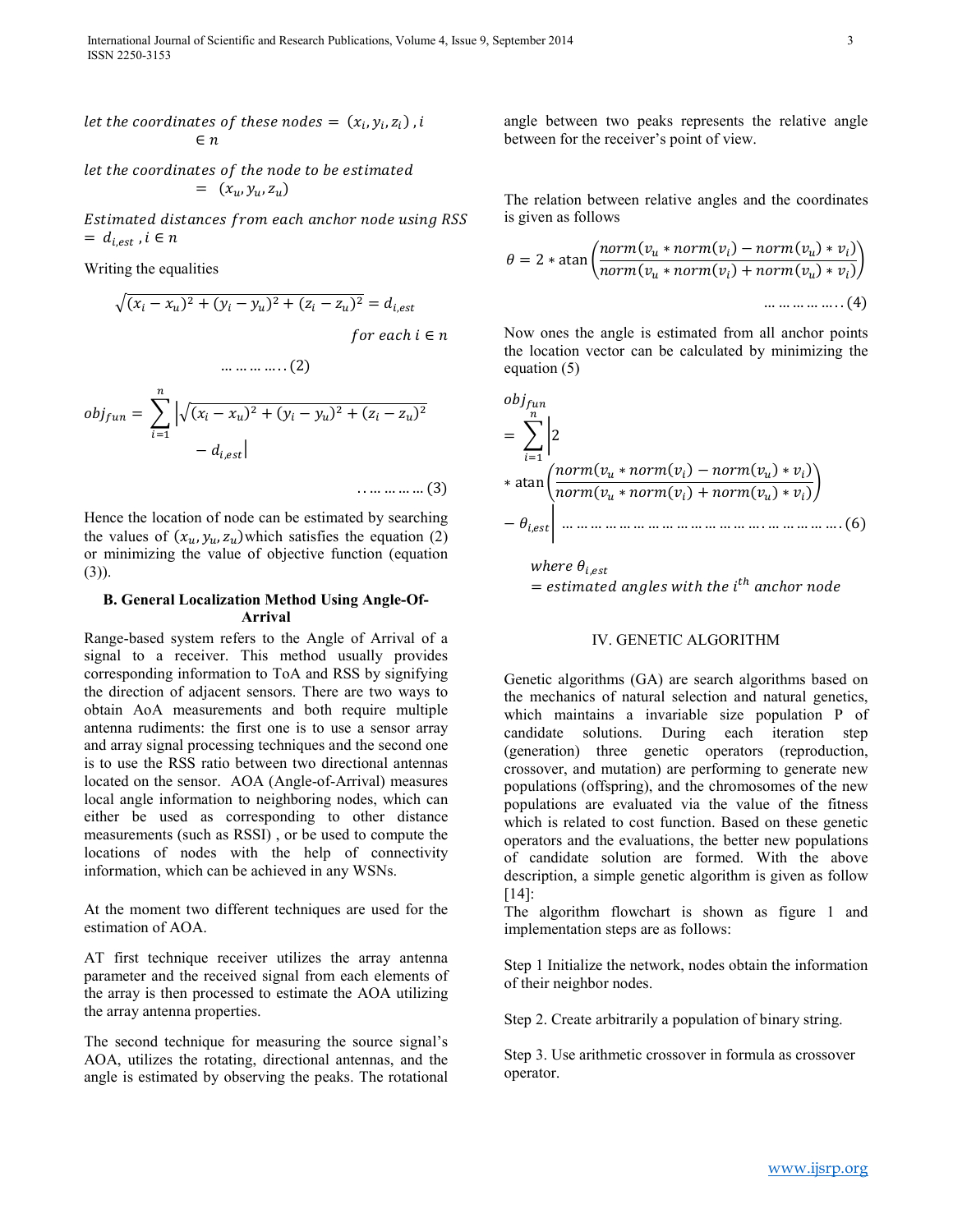Step 4. Use uniform mutation in formula as mutation operator.

Step 5. If all nodes are localized, output the localization result and end the program. Otherwise turn to Step 2, positioning the next unknown node.



## **Fig 1: GA Algorithm Flow chart**

#### V. PROPOSED METHOD

The proposed system estimates the optimal location of node from the existing anchor nodes by using RSS and AOA and finding the optimal solution for both at the same time. The proposed algorithm can be described in following steps

*Step 1:* let in the present topology of the network Nanchor nodes with their known location are present and all of them are transmitting their locations and the power and if they are not transmitting these information it is assumed that the nodes already have these information.

*Step 2*: know the node wants to locate estimates the signal strength of the signal received form each anchor nodes separately and uses the equation (1) to estimate the approximate distance from each of the anchor nodes.

*Step 3*: Ones the node estimates the distance from all the anchor nodes it starts finding the angle of arrival from each nodes by either using array antenna processing or by simple directional rotating antenna.

*Step 4*: After calculating the information of distance and angles the node uses the genetic algorithm to find its coordinates such that in minimizes the objective function given in equation (7

$$
obj_{fun}
$$
\n
$$
= \sum_{i=1}^{n} \left| \sqrt{(x_i - x_u)^2 + (y_i - y_u)^2 + (z_i - z_u)^2} - d_{i,est} \right|
$$
\n
$$
+ \left| 2 \right|
$$
\n
$$
* \operatorname{atan} \left( \frac{norm(v_u * norm(v_i) - norm(v_u) * v_i)}{norm(v_u * norm(v_i) + norm(v_u) * v_i)} \right) - \theta_{i,est}
$$

… … … … … … … … … … … … … … … … … … … . . (7)

Step 5: if the genetic algorithm finds a solution for the equation 8 it terminates and the returns the solution otherwise it gives the best fitted solution achieved within the given iterations.

### VI. SIMULATION ANALYSIS RESULTS

The evaluation of the proposed work is done by simulating it for different scenarios and configurations

**Scenario 1: Table 1: Configuration used for scenario 1 to assessment of the proposed algorithm**.

| Properties                      | Value            |
|---------------------------------|------------------|
| Width                           | 100 <sub>m</sub> |
| Height                          | 100 <sub>m</sub> |
| Length                          | 100 <sub>m</sub> |
| Number of Anchor Nodes          | 2                |
| Error in Distance Calc. $(\% )$ | 5                |
| Error in Angle Calc. (%)        |                  |
| <b>GA Population Size</b>       | 64               |
| <b>Maximum Iterations</b>       | 100              |

| Technique  | Х       |         | z       | $%$ Error | Time<br>(Sec.) |
|------------|---------|---------|---------|-----------|----------------|
| Original   | 38.6947 | 6.9457  | 69.6513 |           |                |
| <b>RSS</b> | 12.2719 | 19.4490 | 78.3378 | 26.6736   | 32.3487        |
| <b>AOA</b> | 63.2834 | 1.9821  | 58.1087 | 27.9844   | 34.8704        |
| Proposed   | 38.1291 | 15.9873 | 85.3985 | 16.7894   | 52.5912        |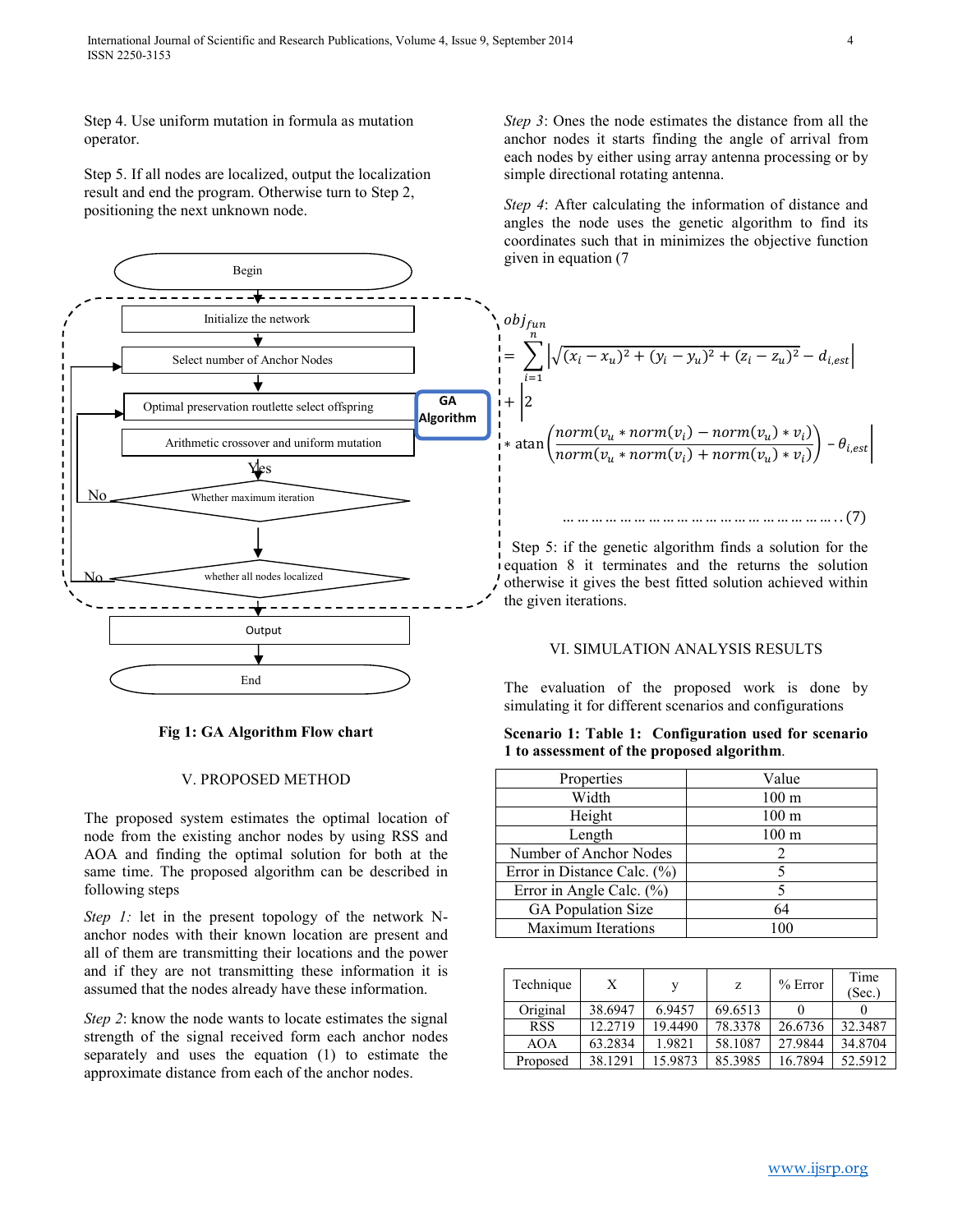| Properties                      | Value            |
|---------------------------------|------------------|
| Width                           | 100 <sub>m</sub> |
| Height                          | $100 \text{ m}$  |
| Length                          | $100 \text{ m}$  |
| Number of Anchor Nodes          |                  |
| Error in Distance Calc. $(\% )$ |                  |
| Error in Angle Calc. (%)        |                  |
| <b>GA</b> Population Size       | 64               |
| <b>Maximum Iterations</b>       | 100              |

**Scenario 2**: **Table 2: Configuration used for scenario 2 to assessment of the proposed algorithm**.

| Techniqu<br>e | X      | v      | z       | $\frac{0}{0}$<br>Error | Time<br>(Sec.) |
|---------------|--------|--------|---------|------------------------|----------------|
| Original      | 58.974 | 31.732 | 31.754  |                        |                |
| <b>RSS</b>    | 54.465 | 33.365 | 34.857  | 4.757                  | 29.654         |
| <b>AOA</b>    | 58.754 | 30.864 | 31.5437 | 1.570                  | 28.754         |
| Proposed      | 58.362 | 31.474 | 31.5369 | 1.535                  | 46.842         |

**Scenario 3:**

**Table 3: Configuration used for scenario 3 to assessment of the proposed algorithm.**

| Properties                  | Value            |
|-----------------------------|------------------|
| Width                       | 100 <sub>m</sub> |
| Height                      | 100 <sub>m</sub> |
| Length                      | $100 \text{ m}$  |
| Number of Anchor Nodes      |                  |
| Error in Distance Calc. (%) |                  |
| Error in Angle Calc. (%)    |                  |
| <b>GA</b> Population Size   | 64               |
| <b>Maximum Iterations</b>   | 100              |

| Technique  | X       | v       | z       | $\frac{0}{0}$ | Time    |
|------------|---------|---------|---------|---------------|---------|
|            |         |         |         | Error         | (Sec.)  |
| Original   | 38.3916 | 43.753  | 57.1443 |               |         |
| <b>RSS</b> | 35.9326 | 46.471  | 64.7759 | 5.7643        | 38.3542 |
| AOA        | 52.7825 | 43.153  | 63.6359 | 3.9976        | 39.7214 |
| Proposed   | 51.9804 | 45.1531 | 63.8629 | 2.1097        | 58.7863 |

# **Scenario 4**:

**Table 4: Configuration used for scenario 4 to assessment of the proposed algorithm**.

| Properties                   | Value           |
|------------------------------|-----------------|
| Width                        | $100 \text{ m}$ |
| Height                       | $100 \text{ m}$ |
| Length                       | $100 \text{ m}$ |
| Number of Anchor Nodes       |                 |
| Error in Distance Calc. (%)  |                 |
| Error in Angle Calc. $(\% )$ |                 |
| <b>GA</b> Population Size    | 64              |
| <b>Maximum Iterations</b>    | 100             |

| Technique  | X       |         | z       | $\frac{0}{0}$<br>Error | Time<br>(Sec.) |
|------------|---------|---------|---------|------------------------|----------------|
| Original   | 26.6574 | 47.9974 | 44.7701 |                        |                |
| <b>RSS</b> | 28.7584 | 43.2561 | 41.3302 | 3.226                  | 38.8435        |
| AOA        | 27.0584 | 48.0134 | 46.3366 | 2.2275                 | 37.8841        |
| Proposed   | 25.7897 | 48.0285 | 47.3343 | 2.226                  | 55.6648        |



F**ig 2 : Proposed Algorithm (RSS+AOA) With RSS And AOA For The Location Estimation For Anchor Node**